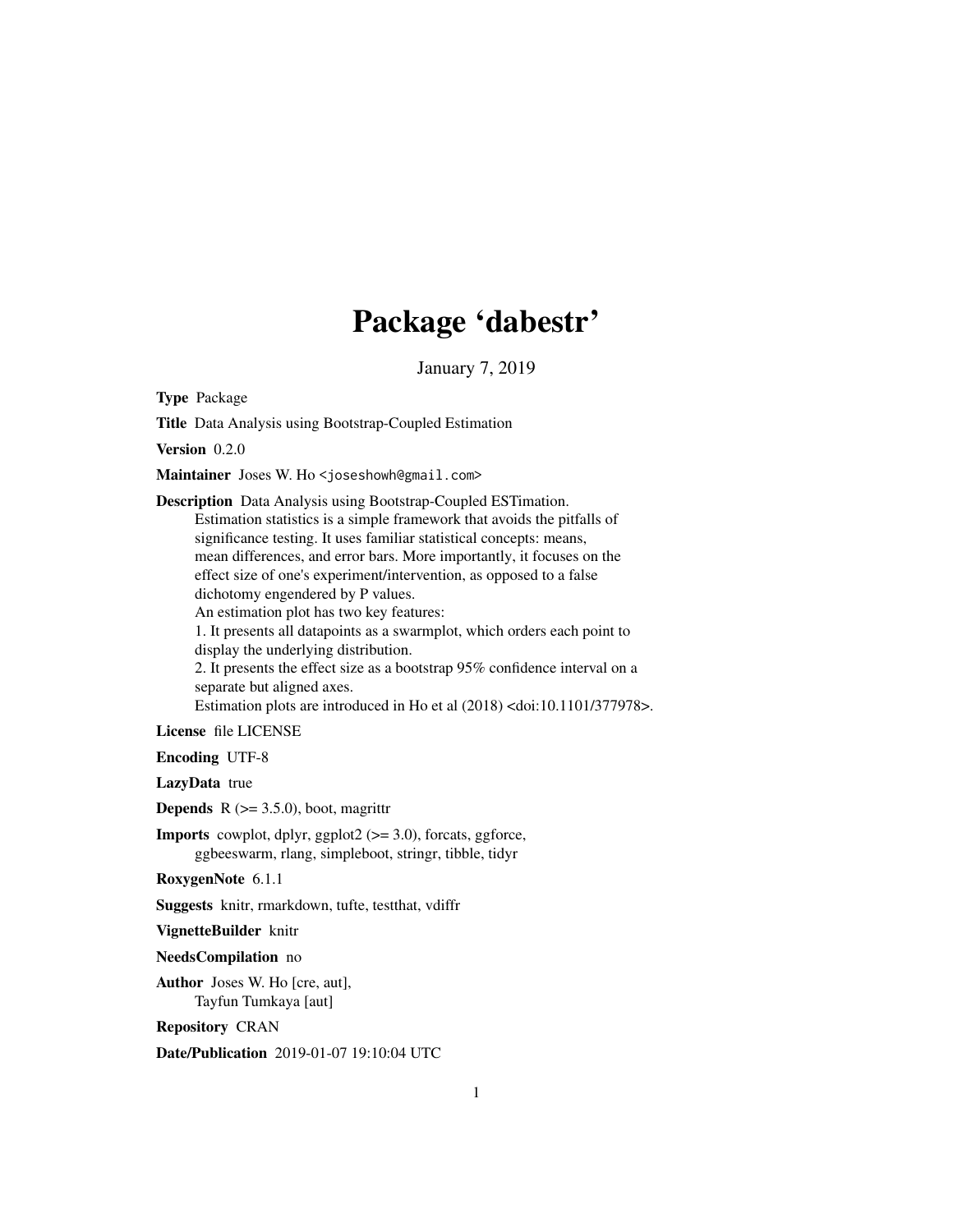## <span id="page-1-0"></span>R topics documented:

| Index | 12 |
|-------|----|

<span id="page-1-1"></span>

dabest *Differences between Groups with Bootstrap Confidence Intervals*

#### Description

dabest applies a summary function (func, default [mean](#page-0-0)) to the groups listed in idx, which are factors/strings in the x column of .data. The first element of idx is the control group. The difference between func(group\_n) and func(control) is computed, for every subsequent element of idx.

For each comparison, a bootstrap confidence interval is constructed for the difference, and bias correction and acceleration is applied to correct for any skew. dabest uses bootstrap resampling to compute non-parametric assumption-free confidence intervals, and visualizes them using estimation plots with a specialized [plot.dabest](#page-5-1) function.

#### Usage

```
dabest(.data, x, y, idx, paired = FALSE, id.column = NULL, ci = 95,
  reps = 5000, func = mean, seed = 12345)
```
#### Arguments

| .data      | A data frame or tibble.                                                                                                                                                                                                                               |
|------------|-------------------------------------------------------------------------------------------------------------------------------------------------------------------------------------------------------------------------------------------------------|
| x, y       | Columns in .data.                                                                                                                                                                                                                                     |
| idx        | A vector containing factors or strings in the x columns. These must be quoted<br>(ie. surrounded by quotation marks). The first element will be the control group,<br>so all differences will be computed for every other group and this first group. |
| paired     | boolean, default FALSE. If TRUE, the two groups are treated as paired samples.<br>The control_group group is treated as pre-intervention and the test_group<br>group is considered post-intervention.                                                 |
| id.column. | default NULL. A column name indicating the identity of the datapoint if the data<br>is paired. This must be supplied if paired is TRUE.                                                                                                               |
| ci         | float, default 95. The level of the confidence intervals produced. The default<br>$ci = 95$ produces 95% CIs.                                                                                                                                         |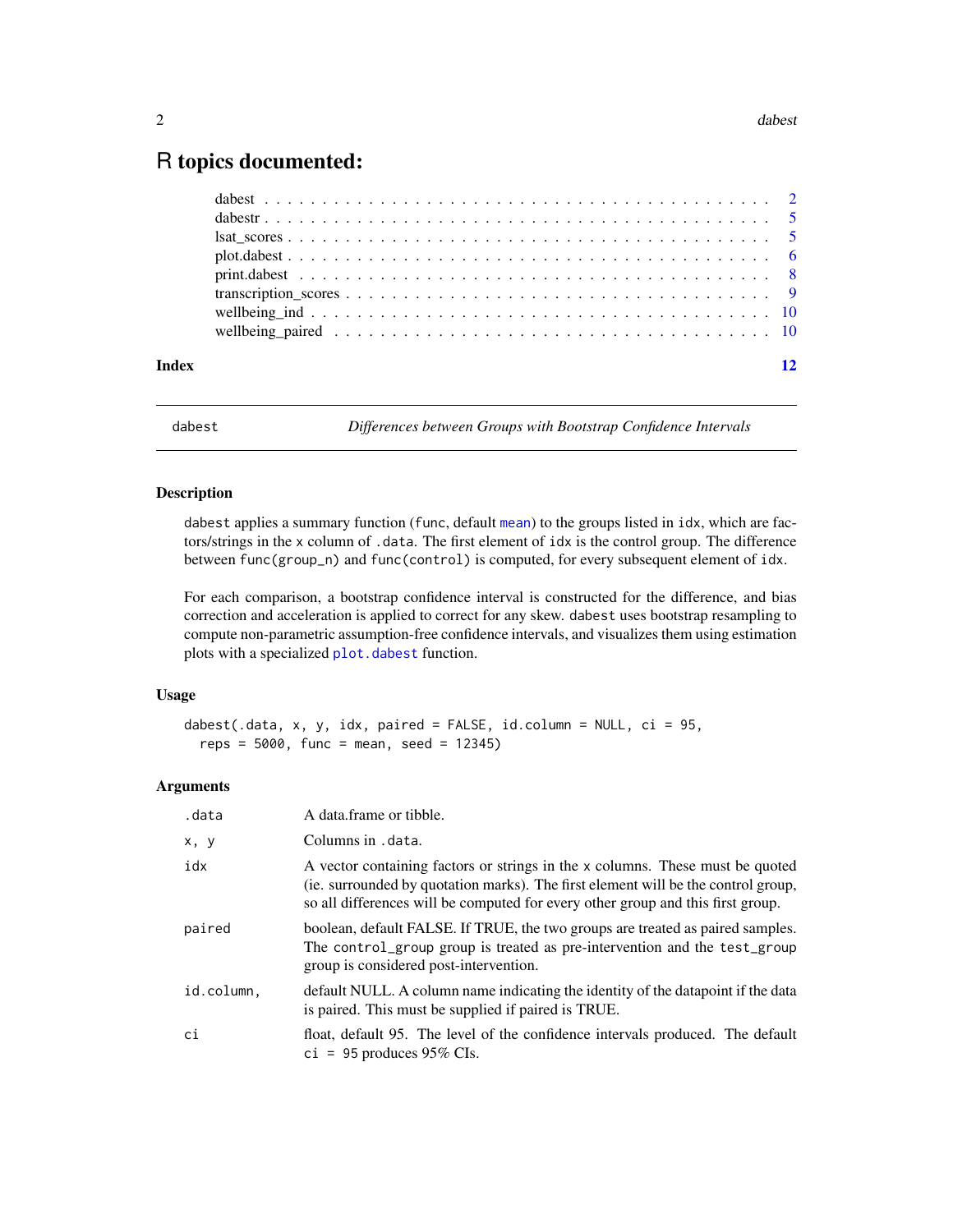#### <span id="page-2-0"></span>dabest 3 3

| reps | integer, default 5000. The number of bootstrap resamples that will be generated.                                                                                                                                                                                                  |
|------|-----------------------------------------------------------------------------------------------------------------------------------------------------------------------------------------------------------------------------------------------------------------------------------|
| func | function, default mean. This function will be applied to control and test<br>individually, and the difference will be saved as a single bootstrap resample.<br>Any NaNs will be removed automatically with na. omit.                                                              |
| seed | integer, default 12345. This specifies the seed used to set the random num-<br>ber generator. Setting a seed ensures that the bootstrap confidence intervals for<br>the same data will remain stable over separate runs/calls of this function. See<br>set.seed for more details. |

#### Details

Estimation statistics is a statistical framework that focuses on effect sizes and confidence intervals around them, rather than *P* values and associated dichotomous hypothesis testing.

#### Value

A list with 7 elements: data, x, y, idx, id.column, result, and summary.

data, x, y, id.column, and idx are the same keywords supplied to dabest as noted above.

x and y are quoted variables for tidy evaluation by plot.

summary is a [tibble](#page-0-0) with func applied to every group specified in idx. These will be used by plot() to generate the estimation plot.

result is a [tibble](#page-0-0) with the following 15 columns:

| control_group, test_group                                                                          |  |  |
|----------------------------------------------------------------------------------------------------|--|--|
| The name of the control group and test group respectively.                                         |  |  |
| control_size, test_size                                                                            |  |  |
| The number of observations in the control group and test group respectively.                       |  |  |
| The func passed to bootdiff.                                                                       |  |  |
| Is the difference paired (TRUE) or not (FALSE)?                                                    |  |  |
| The difference between the two groups; effectively func(test_group) - func(control_group).         |  |  |
| The variable whose difference is being computed, ie. the column supplied to y.                     |  |  |
| The ci passed to the bootdiff.                                                                     |  |  |
| bca_ci_low, bca_ci_high                                                                            |  |  |
| The lower and upper limits of the Bias Corrected and Accelerated bootstrap<br>confidence interval. |  |  |
| pct_ci_low, pct_ci_high                                                                            |  |  |
| The lower and upper limits of the percentile bootstrap confidence interval.                        |  |  |
| The array of bootstrap resamples generated.                                                        |  |  |
|                                                                                                    |  |  |

#### References

[Bootstrap Confidence Intervals.](https://projecteuclid.org/euclid.ss/1032280214) DiCiccio, Thomas J., and Bradley Efron. Statistical Science: vol. 11, no. 3, 1996. pp. 189–228.

[An Introduction to the Bootstrap.](https://www.crcpress.com/An-Introduction-to-the-Bootstrap/Efron-Tibshirani/p/book/9780412042317/) Efron, Bradley, and R. J. Tibshirani. 1994. CRC Press.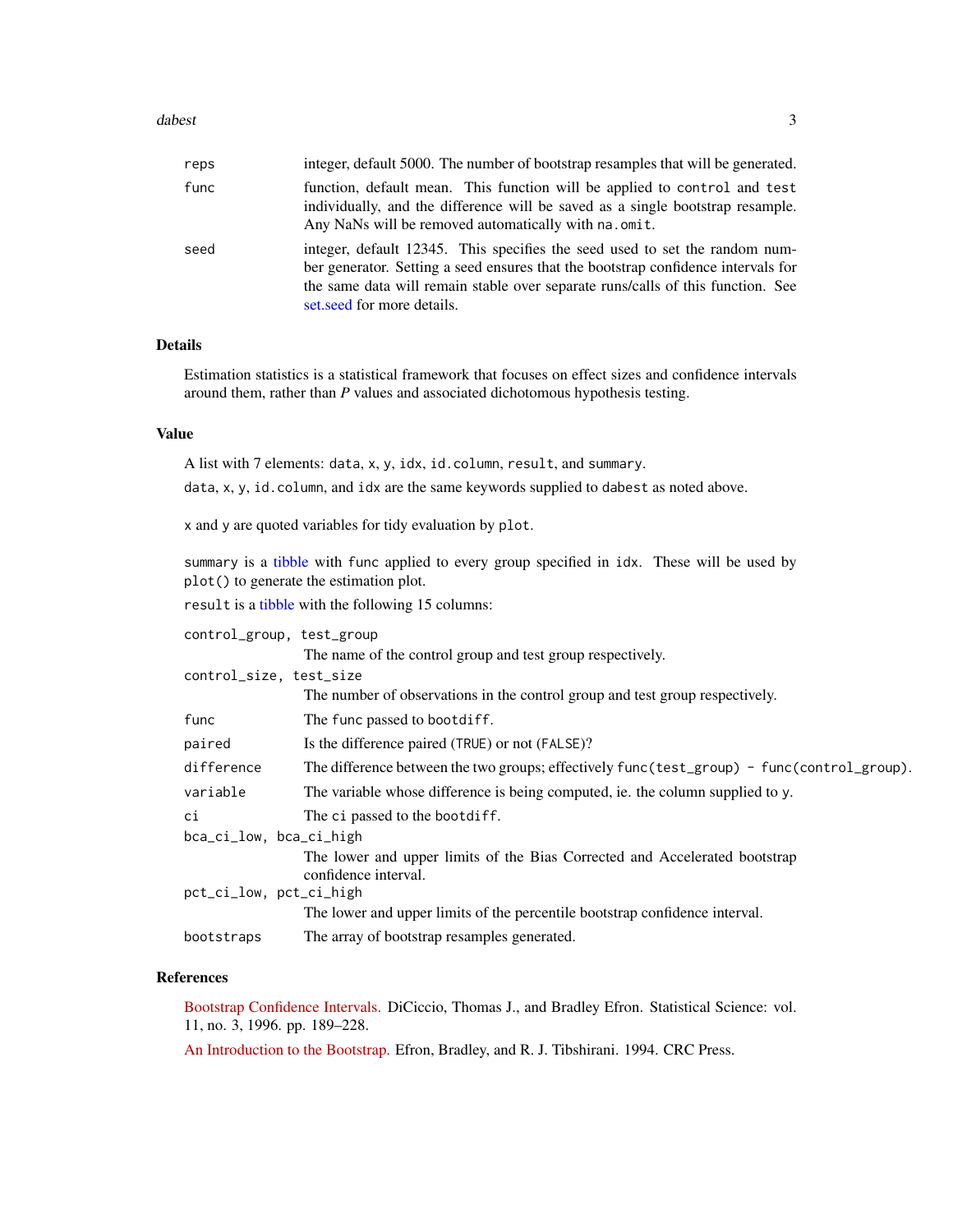#### See Also

[plot.dabest](#page-5-1), which generates an estimation plot from the dabest object.

#### Examples

```
# Performing unpaired (two independent groups) analysis.
unpaired_mean_diff <- dabest(iris, Species, Petal.Width,
                            idx = c("setosa", "versicolor"),
                            paired = FALSE)
# Display the results in a user-friendly format.
unpaired_mean_diff
# Produce an estimation plot.
plot(unpaired_mean_diff)
# Performing paired analysis.
# First, we munge the `iris` dataset so we can perform a within-subject
# comparison of sepal length vs. sepal width.
new.iris <- iris
new.iris$ID <- 1: length(new.iris)
setosa.only <-
 new.iris %>%
 tidyr::gather(key = Metric, value = Value, -ID, -Species) %>%
 dplyr::filter(Species %in% c("setosa"))
paired_mean_diff <- dabest(
                             setosa.only, Metric, Value,
                             idx = c("Sepal.Length", "Sepal.Width"),
                             paired = TRUE, id.col = ID
                             )
# Computing the median difference.
unpaired_median_diff <- dabest(
                             iris, Species, Petal.Width,
                             idx = c("setosa", "versicolor", "virginica"),
                             paired = FALSE,
                             func = median
                             )
# Producing a 90% CI instead of 95%.
unpaired_mean_diff_90_ci <- dabest(
                             iris, Species, Petal.Width,
                             idx = c("setosa", "versicolor", "virginica"),
                             paired = FALSE,
                             ci = 0.90)
```
<span id="page-3-0"></span>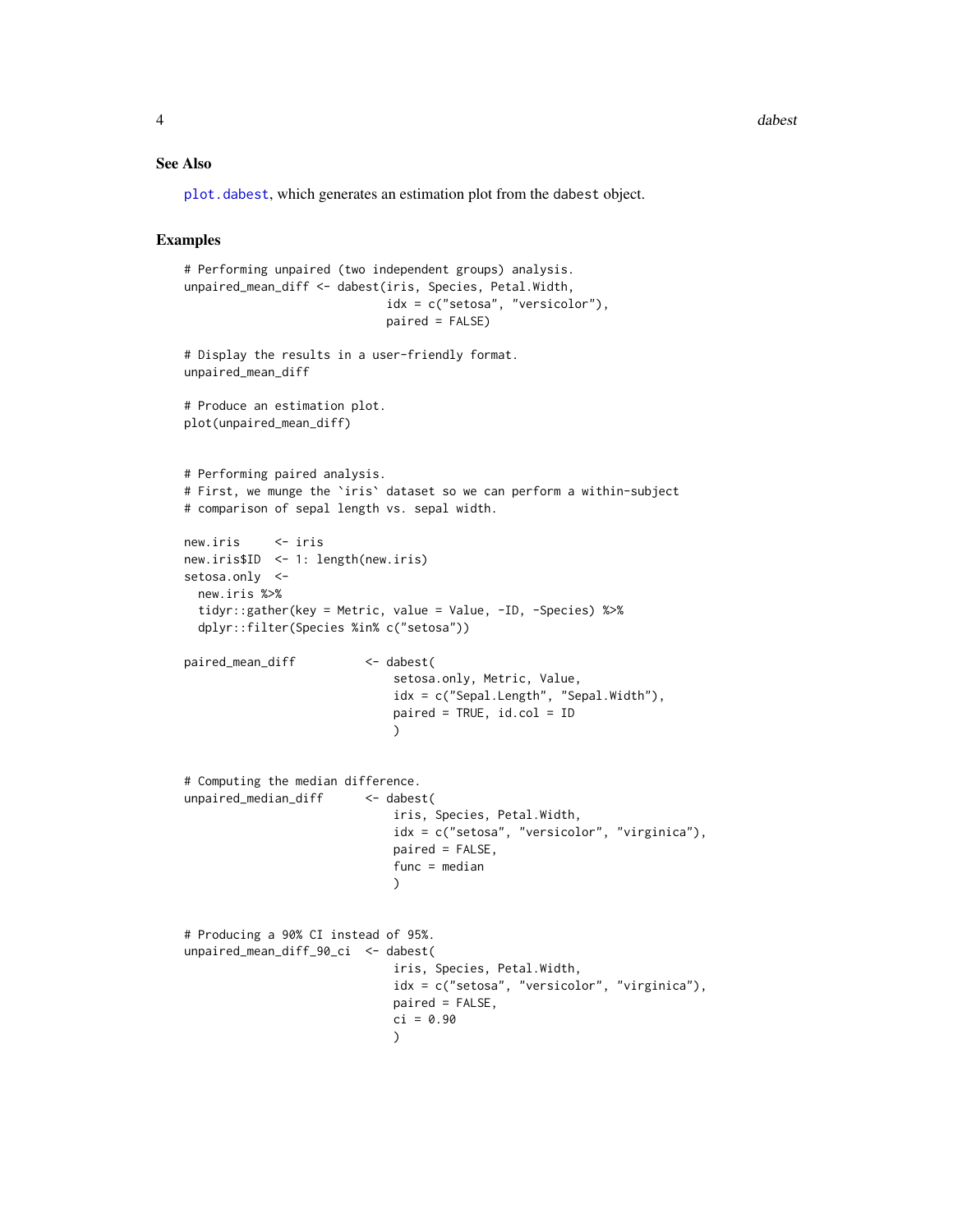#### <span id="page-4-0"></span>dabestr 5 and 5 and 5 and 5 and 5 and 5 and 5 and 5 and 5 and 5 and 5 and 5 and 5 and 5 and 5 and 5 and 5 and 5 and 5 and 5 and 5 and 5 and 5 and 5 and 5 and 5 and 5 and 5 and 5 and 5 and 5 and 5 and 5 and 5 and 5 and 5 an

```
# Using pipes to munge your data and then passing to `dabest`.
# First, we generate some synthetic data.
set.seed(12345)
N <- 70
c \le - rnorm(N, mean = 50, sd = 20)
t1 <- r = r \cdot (N, \text{ mean } = 200, \text{ sd } = 20)t2 <- rnorm(N, mean = 100, sd = 70)
long.data <- tibble::tibble(Control = c, Test1 = t1, Test2 = t2)
# Munge the data using `gather`, then pass it directly to `dabest`
meandiff <- long.data %>%
              tidyr::gather(key = Group, value = Measurement) %>%
              dabest(x = Group, y = Measurement,
                     idx = c("Control", "Test1", "Test2"),
                     paired = FALSE)
```
dabestr *dabestr: A package for producing estimation plots.*

#### Description

The dabestr package provides a function to construct bootstrap confidence intervals for differences between groups [dabest](#page-1-1) and a function to generate estimation plots [plot.dabest.](#page-5-1)

lsat\_scores *LSAT Scores.*

#### Description

This dataset is taken from Thomason et al. (2014) who studied a group of 12 students who underwent a course in critical thinking. Their scores on the Logical Reasoning section of the Law School Aptitude Test (LSAT) were assesed before and after training.

#### Usage

lsat\_scores

#### Format

A list with two elements: pretrain and posttrain.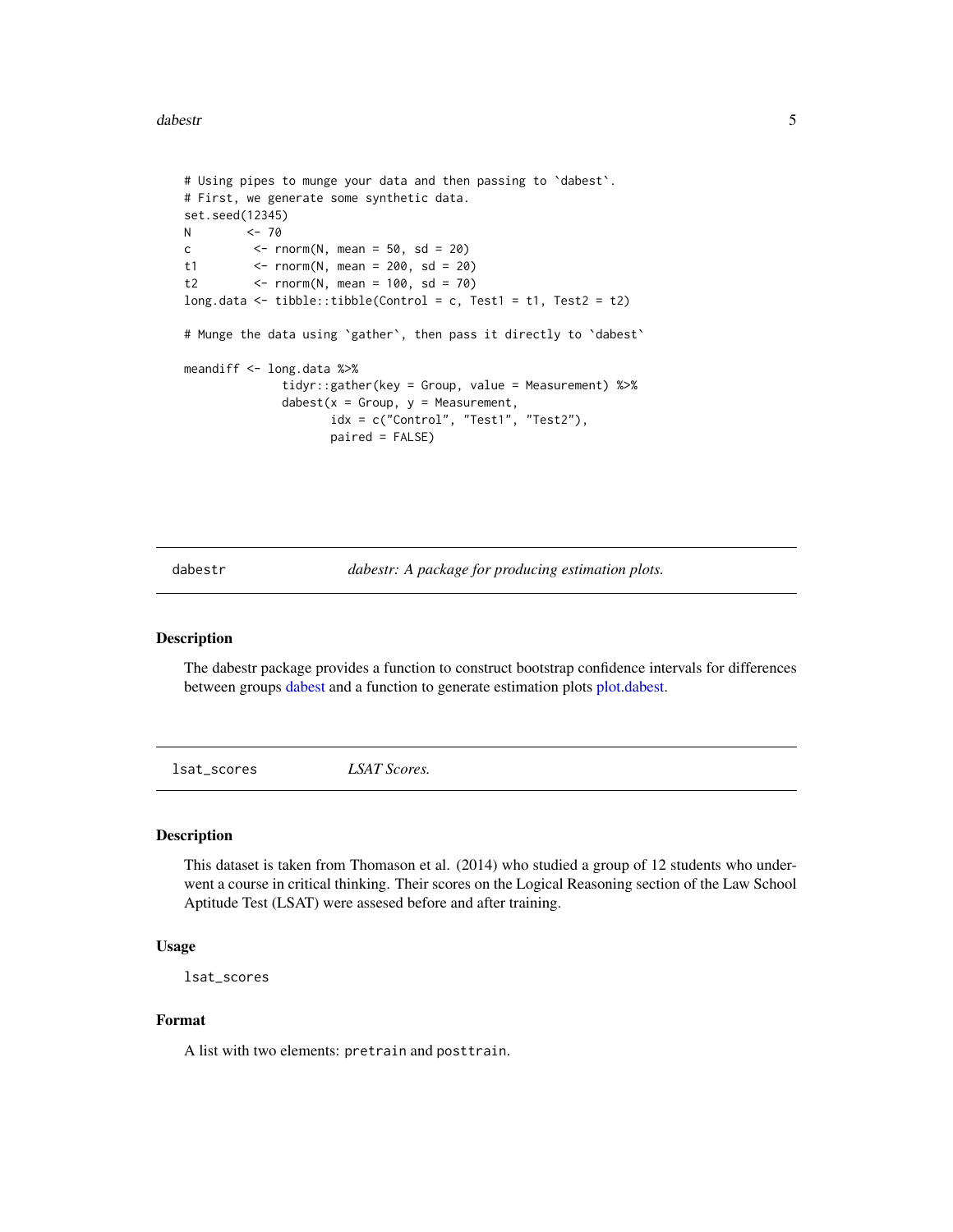#### <span id="page-5-0"></span>Details

It is also found in Chapter 8 "The Paired Design" (pp 195 - 199) of Introduction to the New Statistics (Routledge, 2017), by Geoff Cumming and Robert Calin-Jageman.

#### Source

Thomason, N. R., Adajian, T., Barnett, A. E., Boucher, S., van der Brugge, E., Campbell, J., Knorpp, W., Lempert, R., Lengbeyer, L., Mandel, D. R., Rider, Y., van Gelder, T., & Wilkins, J. (2014). *Critical thinking final report*. The University of Melbourne, N66001-12-C-2004.

<span id="page-5-1"></span>plot.dabest *Estimation Plot*

#### Description

An estimation plot has two key features.

- 1. It presents all datapoints as a [swarmplot](https://github.com/eclarke/ggbeeswarm#introduction) or [sinaplot,](https://CRAN.R-project.org/package=sinaplot) which orders each point to display the underlying distribution.
- 2. It presents the effect size as a bootstrap 95 percent confidence interval on a separate but aligned axes.

Estimation plots emerge from estimation statistics, an intuitive framework that avoids the pitfalls of significance testing. It uses familiar statistical concepts: means, mean differences, and error bars. More importantly, it focuses on the effect size of one's experiment/intervention, as opposed to a false dichotomy engendered by *P* values. This function takes the output of the [dabest](#page-1-1) function and produces an estimation plot.

#### Usage

```
## S3 method for class 'dabest'
plot(x, ..., color.colum = NULL, platete = "Set1",float.contrast = TRUE, slopegraph = TRUE,
  group.summaries = "mean_sd", rawplot.type = c("swarmplot",
  "sinaplot"), rawplot.ylim = NULL, rawplot.ylabel = NULL,
  rawplot.markersize = 2, rawplot.groupwidth = 0.3,
  effsize.ylim = NULL, effsize.ylabel = NULL, effsize.markersize = 4,
  theme = ggplot2::theme_classic(), tick.fontsize = 11,axes.title.fontsize = 14, swarmplot.params = NULL,
  sinaplot.params = NULL, slopegraph.params = NULL)
```
#### Arguments

x A dabest object, generated by the function of the same name. ... Signature for S3 generic function.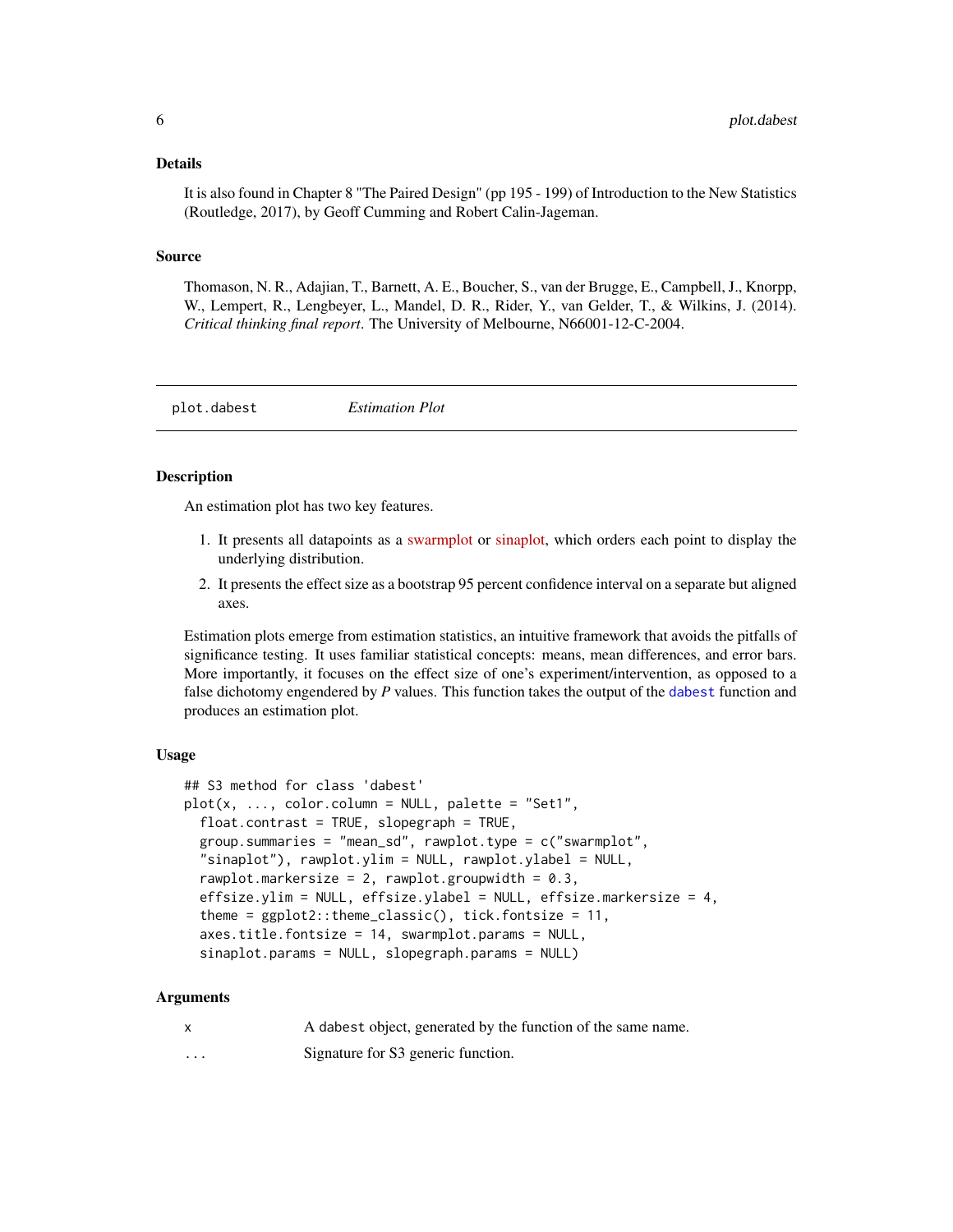<span id="page-6-0"></span>

| color.column        | default NULL. This is a column in the data.frame passed to the dabest function.<br>This column will be treated as a factor and used to color the datapoints in the<br>rawdata swarmplot.                                                                                                                                                                                               |  |  |  |
|---------------------|----------------------------------------------------------------------------------------------------------------------------------------------------------------------------------------------------------------------------------------------------------------------------------------------------------------------------------------------------------------------------------------|--|--|--|
| palette             | default "Set1". Accepts any one of the ggplot2 palettes. See the "Palettes"<br>section in scale_color_brewer.                                                                                                                                                                                                                                                                          |  |  |  |
|                     | float.contrast default TRUE. If idx in the dabest object contains only 2 groups, float.contrast = TRUE<br>will plot the effect size and the bootstrap confidence interval in a horizontally-<br>aligned axes (also known as a Gardner-Altman plot.)                                                                                                                                    |  |  |  |
| slopegraph          | boolean, default TRUE. If the dabest object contains paired comparisons, slopegraph = TRUE<br>will plot the rawdata as a Tufte slopegraph.                                                                                                                                                                                                                                             |  |  |  |
| group.summaries     |                                                                                                                                                                                                                                                                                                                                                                                        |  |  |  |
|                     | "mean_sd", "median_quartiles", or NULL. Plots the summary statistics for each<br>group. If 'mean_sd', then the mean and standard deviation of each group is plot-<br>ted as a gapped line beside each group. If 'median_quartiles', then the median<br>and $25$ th & $75$ th percentiles of each group is plotted instead. If group. summaries = NULL,<br>the summaries are not shown. |  |  |  |
| rawplot.type        | default "beeswarm". Accepts either "beeswarm" or "sinaplot". See geom_quasirandom<br>and geom_sina for more information.                                                                                                                                                                                                                                                               |  |  |  |
| rawplot.ylim        | default NULL. Enter a custom y-limit for the rawdata plot. Accepts a vector of<br>length $2$ (e.g. $c(-50, 50)$ ) that will be passed along to coord_cartesian.                                                                                                                                                                                                                        |  |  |  |
| rawplot.ylabel      | default NULL. Accepts a string that is used to label the rawdata y-axis. If NULL,<br>the column name passed to y is used.                                                                                                                                                                                                                                                              |  |  |  |
| rawplot.markersize  |                                                                                                                                                                                                                                                                                                                                                                                        |  |  |  |
|                     | default 2. This is the size (in points) of the dots used to plot the individual<br>datapoints. There are 72 points in one inch. See this article for more info.                                                                                                                                                                                                                        |  |  |  |
| rawplot.groupwidth  |                                                                                                                                                                                                                                                                                                                                                                                        |  |  |  |
|                     | default 0.3. This is the maximum amount of spread (in the x-direction) allowed,<br>for each group.                                                                                                                                                                                                                                                                                     |  |  |  |
| effsize.ylim        | default NULL. Enter a custom y-limit for the effect size plot. This parame-<br>ter is ignored if float.contrast = TRUE. Accepts a vector of length 2 (e.g.<br>c(-50, 50)) that will be passed along to coord_cartesian.                                                                                                                                                                |  |  |  |
| effsize.ylabel      | default NULL. Accepts a string that is used to label the effect size y-axis. If<br>NULL, this axes will be labeled "(un)paired func difference", where func is the<br>function passed to dabest.                                                                                                                                                                                       |  |  |  |
| effsize.markersize  |                                                                                                                                                                                                                                                                                                                                                                                        |  |  |  |
|                     | default 4. This is the size (in points) of the dots used to indicate the effect size.                                                                                                                                                                                                                                                                                                  |  |  |  |
| theme               | default theme_classic.                                                                                                                                                                                                                                                                                                                                                                 |  |  |  |
| tick.fontsize       | default 11. This controls the font size (in points) of all tick labels.                                                                                                                                                                                                                                                                                                                |  |  |  |
| axes.title.fontsize |                                                                                                                                                                                                                                                                                                                                                                                        |  |  |  |
|                     | default 14. This determines the font size (in points) of the axes titles.                                                                                                                                                                                                                                                                                                              |  |  |  |
| swarmplot.params    |                                                                                                                                                                                                                                                                                                                                                                                        |  |  |  |
|                     | $default NULL$ . Supply list of keyword = value pairs to geom_quasirandom.                                                                                                                                                                                                                                                                                                             |  |  |  |
| sinaplot.params     | default NULL. Supply list of keyword = value pairs to ggforce:: geom_sina().                                                                                                                                                                                                                                                                                                           |  |  |  |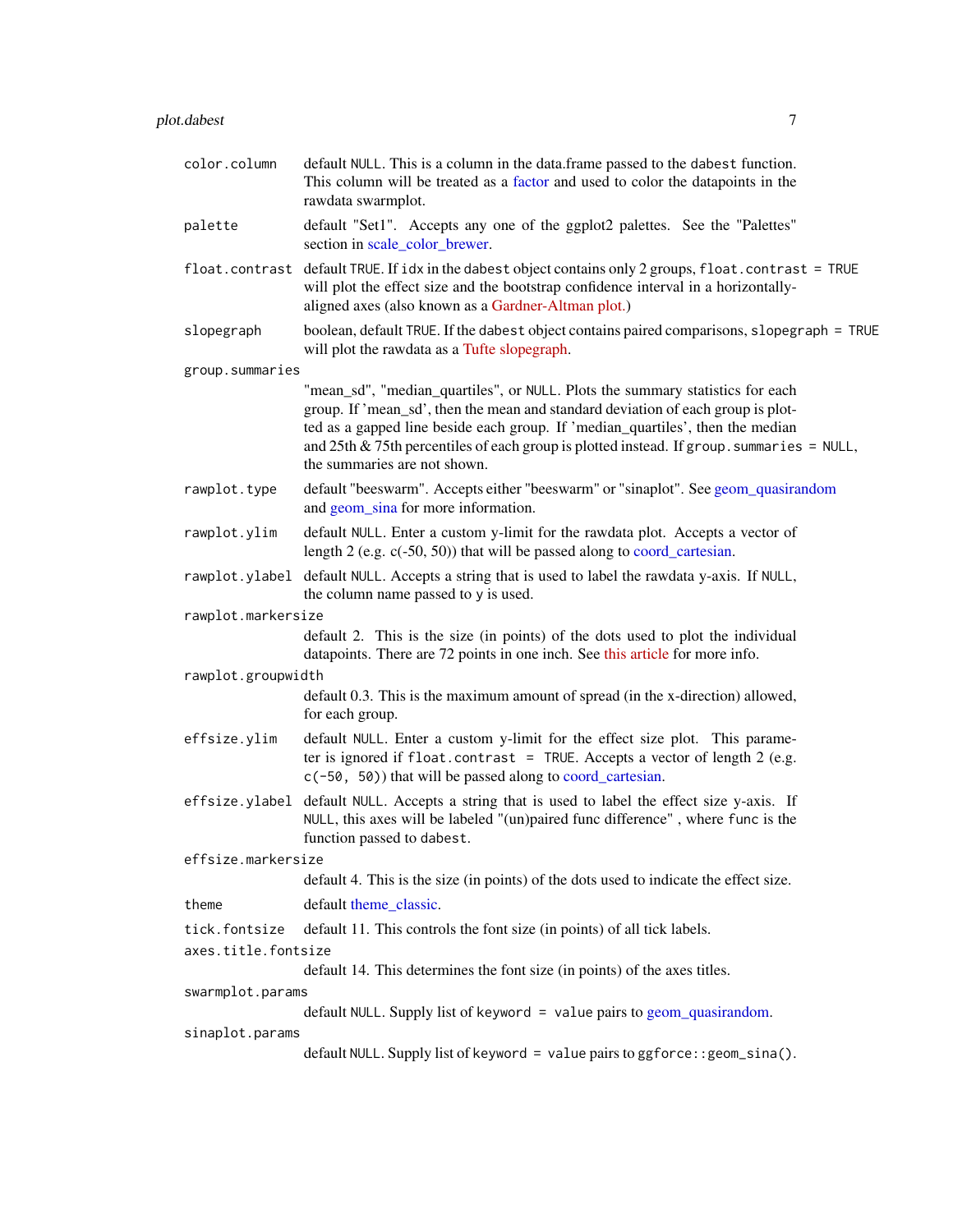<span id="page-7-0"></span>slopegraph.params

default NULL. Supply list of keyword = value pairs to ggplot2::geom\_line(). This controls the appearance of the lines plotted for a paired slopegraph.

#### Value

A ggplot object.

#### References

[Moving beyond P values: Everyday data analysis with estimation plots.](https://doi.org/10.1101/377978) (2018) Joses Ho, Tayfun Tumkaya, Sameer Aryal, Hyungwon Choi, Adam Claridge-Chang

#### See Also

The [dabest](#page-1-1) function.

Run vignette("Using dabestr", package = "dabestr") in the console to read more about using parameters to control the plot features.

#### Examples

```
# Performing unpaired (two independent groups) analysis.
unpaired_mean_diff <- dabest(iris, Species, Petal.Width,
                             idx = c("setosa", "versicolor"),
                             paired = FALSE)
# Create a Gardner-Altman estimation plot.
plot(unpaired_mean_diff)
```

```
# Comparing versicolor and virginica petal width to setosa petal width.
shared_control_data <- dabest(iris, Species, Petal.Width,
                              idx = c("setosa", "versicolor", "virginica")
                              )
```
# Create a Cumming estimation plot. plot(shared\_control\_data)

print.dabest *Print a 'dabest' object*

#### Description

Print a 'dabest' object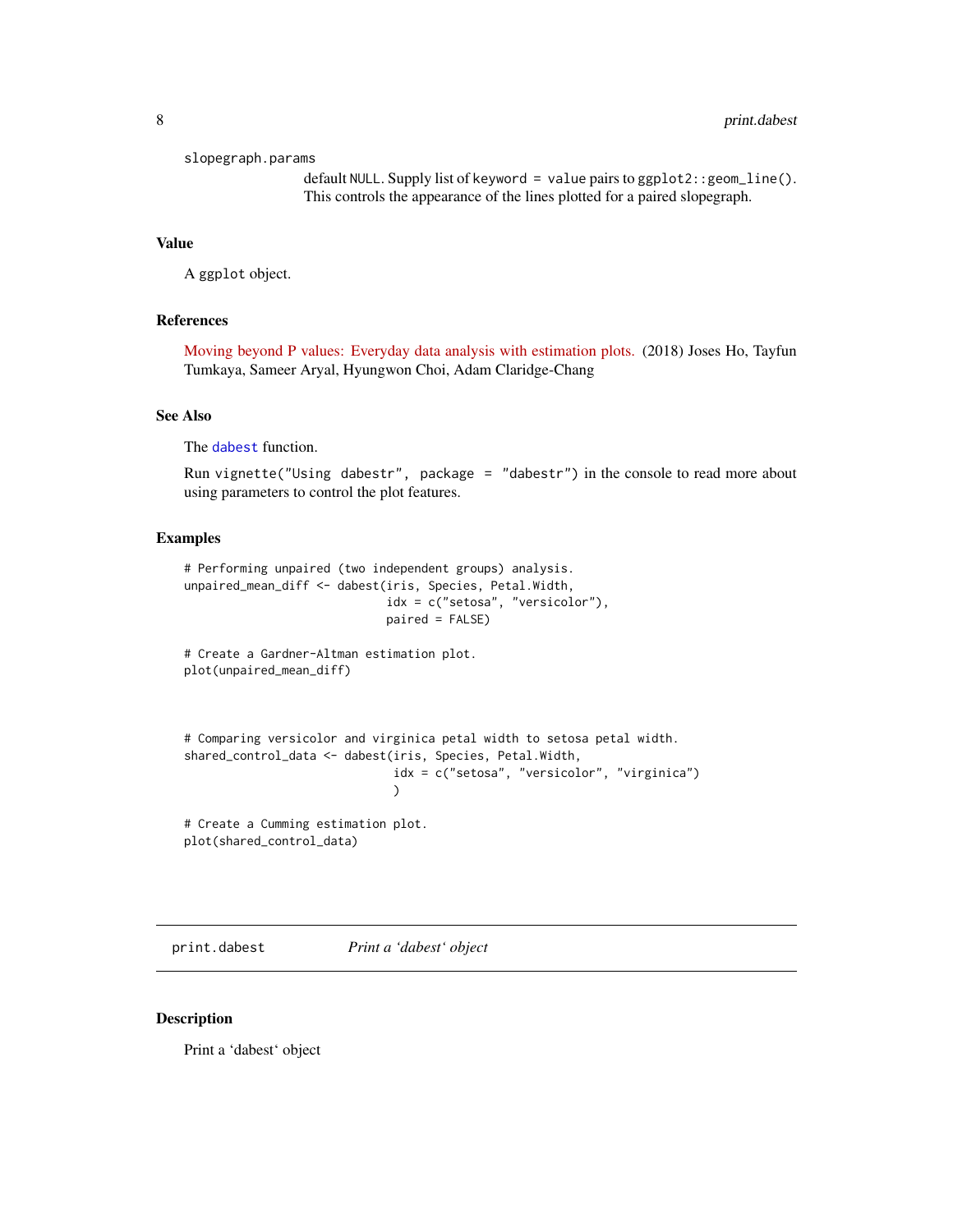#### <span id="page-8-0"></span>transcription\_scores 9

#### Usage

```
## S3 method for class 'dabest'
print(x, ..., signif\_digits = 3)
```
#### **Arguments**

| X.            | A dabest object, generated by the function of the same name.                                                 |
|---------------|--------------------------------------------------------------------------------------------------------------|
| $\cdots$      | Signature for S3 generic function.                                                                           |
| signif_digits | integer, default 3. All numerical values in the printout will be rounded to this<br>many significant digits. |

### Value

A summary of all the relevant effect sizes computed.

#### Examples

```
# Performing unpaired (two independent groups) analysis.
unpaired_mean_diff <- dabest(iris, Species, Petal.Width,
                             idx = c("setosa", "versicolor"),
                             paired = FALSE)
```

```
# Display the results in a user-friendly format.
print(unpaired_mean_diff)
```
transcription\_scores *Transcription Scores.*

#### Description

This dataset is taken from Mueller and Oppenheimer (2014), comparing the percentage of notes that was verbatim transcribed during a lecture by two independent groups of students: one using pen and paper, and one using laptops.

#### Usage

```
transcription_scores
```
#### Format

A list with two elements: pen and laptop.

#### Details

It is also found in Chapter 7 "The Independent Groups Design" (pp 160 - 166) of Introduction to the New Statistics (Routledge, 2017), by Geoff Cumming and Robert Calin-Jageman.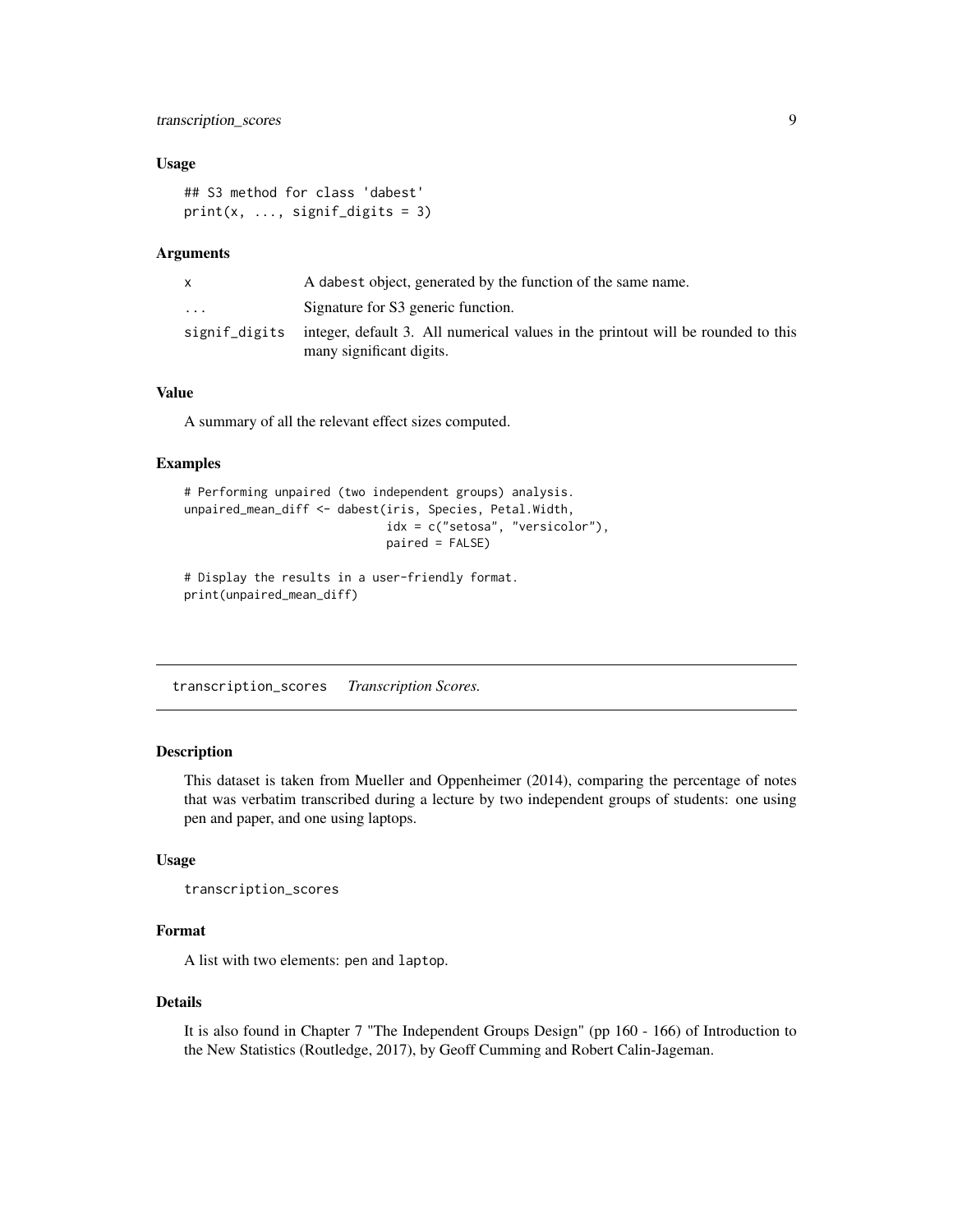#### <span id="page-9-0"></span>Source

Mueller, Pam A., and Daniel M. Oppenheimer. "The Pen Is Mightier than the Keyboard: Advantages of Longhand over Laptop Note Taking." Psychological Science, vol. 25, no. 6, June 2014, pp. 1159–68, doi:10.1177/0956797614524581.

wellbeing\_ind *Wellbeing Scores (2 independent groups).*

#### **Description**

This is a synthetic dataset from Geoff Cumming. 20 students were randomly assigned to spend the afternoon reading in the library—the Control condition —or reading in the local botanical gardens—the Test condition. At the end of the session, each student completed a measure of his or her perceived well-being.

#### Usage

wellbeing\_ind

#### Format

A list with two elements: control and test.

#### Details

It is found in Chapter 11 "The Paired Design" (page 286) of Understanding the New Statistics (Routledge, 2012) by Geoff Cumming.

#### Source

Cumming, G. Understanding the New Statistics: Effect Sizes, Confidence Intervals, and Meta-Analysis. Routledge 2012. https://books.google.com/books?id=AVBDYgEACAAJ

wellbeing\_paired *Wellbeing Scores (Before and after design).*

#### Description

This is a synthetic dataset from Geoff Cumming. A single group of 10 students first completed a well-being questionnaire (before), spent the afternoon reading in the botanical gardens, then gave well-being scores once again (after).

#### Usage

wellbeing\_paired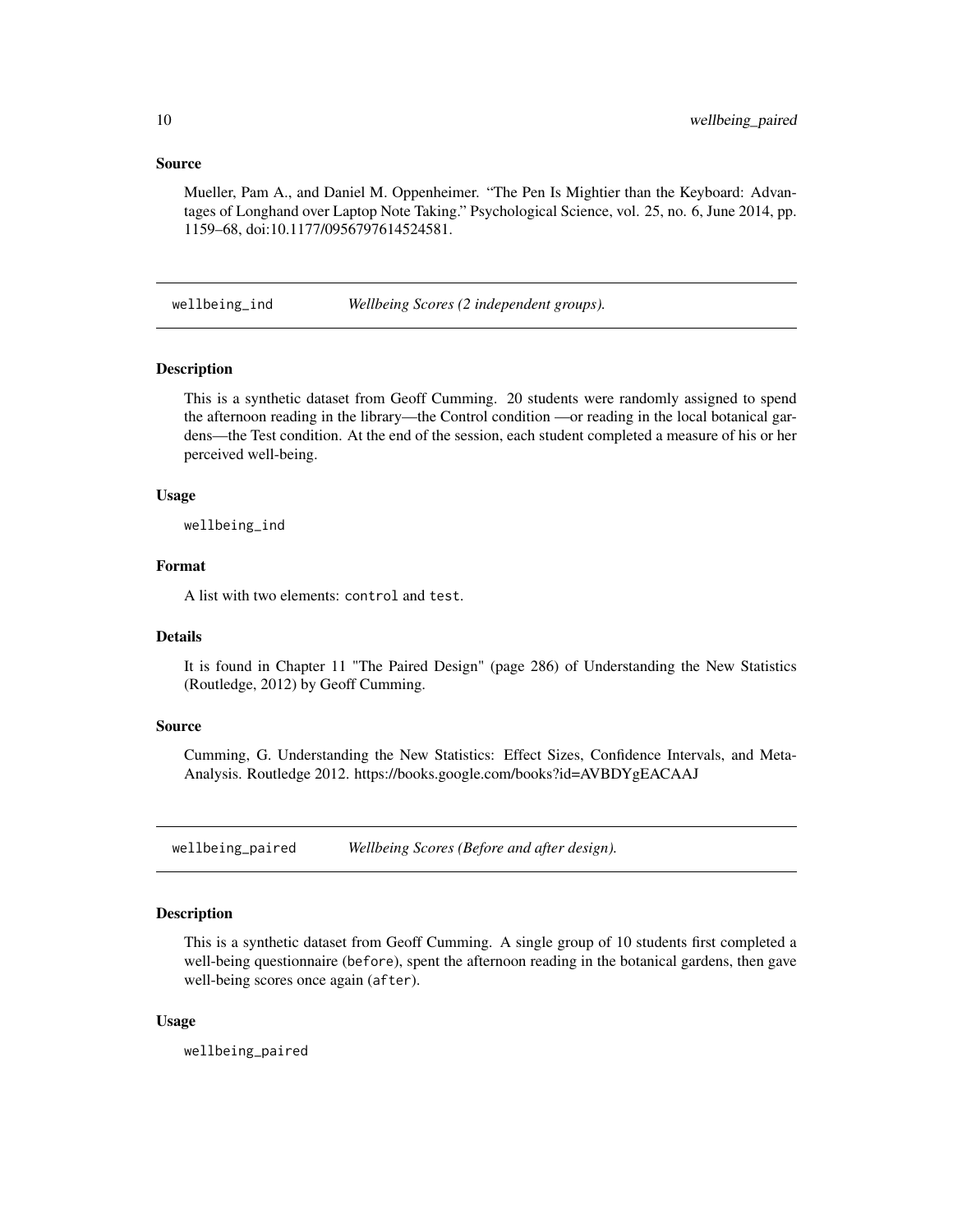#### wellbeing\_paired 11

## Format

A list with two elements: before and after.

#### Details

It is found in Chapter 11 "The Paired Design" (page 291) of Understanding the New Statistics (Routledge, 2012) by Geoff Cumming.

#### Source

Cumming, G. Understanding the New Statistics: Effect Sizes, Confidence Intervals, and Meta-Analysis. Routledge 2012. https://books.google.com/books?id=AVBDYgEACAAJ